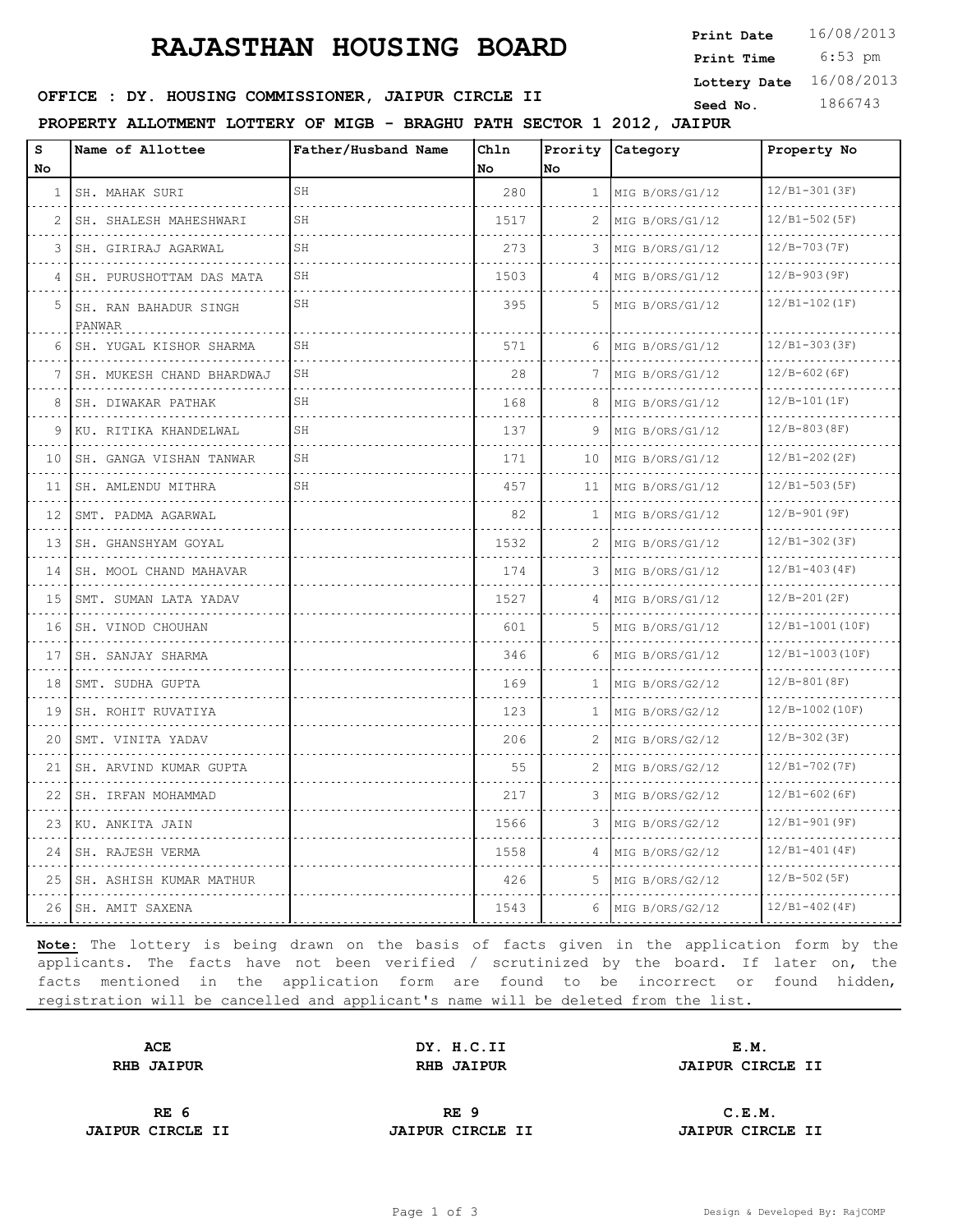# **RAJASTHAN HOUSING BOARD**

 6:53 pm **Print Date**  $16/08/2013$ **Print Time Lottery Date** 16/08/2013

# **SEED : DY. HOUSING COMMISSIONER, JAIPUR CIRCLE II** Seed No. 1866743

**PROPERTY ALLOTMENT LOTTERY OF MIGB - BRAGHU PATH SECTOR 1 2012, JAIPUR**

| s<br>No | Name of Allottee            | Father/Husband Name | Chln<br>No | No           | Prority Category          | Property No          |
|---------|-----------------------------|---------------------|------------|--------------|---------------------------|----------------------|
| 27      | SH. AMIT SHARMA             |                     | 1534       | 7            | MIG B/ORS/G2/12           | $12/B-402(4F)$       |
| 28      | .<br>SH. JAI KUMAR JAIN     |                     | 233        | 8            | .<br>MIG B/ORS/G2/12      | .<br>$12/B1-203(2F)$ |
| 29      | .<br>SH. KALYAN RATNA VIJAY |                     | 307        | 9            | MIG B/ORS/G2/12           | $12/B-902(9F)$       |
| 30      | SH. AKSHAY AGARWAL          |                     | 1542       | 10           | MIG B/ORS/G2/12           | $12/B-403(4F)$       |
| 31      | SMT. BADAM DEVI             |                     | 1540       | 11           | .<br>MIG B/ORS/G2/12      | $12/B-102(IF)$       |
| 32      | .<br>SH. PRAMOD YADUVANSHI  |                     | 614        | 12           | MIG B/ORS/G2/12           | $12/B1-101(IF)$      |
| 33      | SH. RAVINDRA KUMAR BHATIA   |                     | 156        | 13           | MIG B/ORS/G2/12           | $12/B1-903(P)$       |
| 34      | SMT. SANJANA AGARWAL        |                     | 234        | 14           | .<br>MIG B/ORS/G2/12      | $12/B-103(IF)$       |
| 35      | KU. PRIYA ARORA             |                     | 524        | 15           | MIG B/ORS/G2/12           | $12/B1-703(TF)$      |
| 36      | SMT. PUSHPA KHANDELWAL      |                     | 202        |              | 16   MIG B/ORS/G2/12<br>. | $12/B1-103(IF)$      |
| 37      | SH. SUNIL KUMAR<br>.        |                     | 142        | 1            | MIG B/ORS/G4/12           | $12/B1-803(BF)$      |
| 38      | SH. BHUPENDRA PATEER        |                     | 365        | 2            | MIG B/ORS/G4/12           | $12/B-802(BF)$       |
| 39      | SH. VIVEK TEJASHWI<br>.     |                     | 1574       | 3            | MIG B/ORS/G4/12           | 12B1-501 (5F)        |
| 40      | SH. GANGA RAM               |                     | 431        | 4            | MIG B/ORS/G4/12           | $12/B - 202(2F)$     |
| 41      | SH. PRAVEEN KUMAR NAYAK     |                     | 565        | 5.           | MIG B/ORS/G4/12           | $12/B-503(SF)$       |
| 42      | SH. RAM KISHAN<br>.         |                     | 39         | 6            | MIG B/ORS/G4/12<br>.      | $12/B-1003(10F)$     |
| 43      | SH. MOHAN PARMAR<br>.       |                     | 146        | 7            | MIG B/ORS/G4/12           | $12/B1-701(TF)$      |
| 44      | KU. SUMAN PATEER            |                     | 364        | 8            | MIG B/ORS/G4/12           | $12/B1-902(9F)$      |
| 45      | SH. MANOJ KUMAR<br>.        |                     | 499        | 9            | MIG B/ORS/G4/12<br>.      | 12/B-1001(10F)       |
| 46      | SMT. RAJNI KAMAL            |                     | 470        | 10           | MIG B/ORS/G4/12           | $12/B1-603(BF)$      |
| 47      | SH. VIKRAM MEENA            |                     | 37         | $\mathbf{1}$ | MIG B/ORS/G5/12           | $12/B-601(GF)$       |
| 48      | SH. HUKUM RAJ MEENA         |                     | 36         | 2            | MIG B/ORS/G5/12<br>.      | $12/B1-801(SF)$      |
| 49      | SH. NARESH KUMAR MEENA      |                     | 41         | 3            | MIG B/ORS/G5/12           | $12/B-603(BF)$       |
| 50      | SH. SAMAY SINGH MEENA       |                     | 177        | 4            | MIG B/ORS/G5/12           | $12/B1-601(6F)$      |
| 51      | KU. ANTIMA MEENA            |                     | 1581       | .5.          | MIG B/ORS/G5/12           | $12/B-702(TF)$       |
| 52      | SH. RAJENDRA PD. MEENA      |                     | 139        | 6            | MIG B/ORS/G5/12           | $12/B-401(4F)$       |

**Note:** The lottery is being drawn on the basis of facts given in the application form by the applicants. The facts have not been verified / scrutinized by the board. If later on, the facts mentioned in the application form are found to be incorrect or found hidden, registration will be cancelled and applicant's name will be deleted from the list.

**ACE DY. H.C.II E.M.**

**RHB JAIPUR RHB JAIPUR JAIPUR CIRCLE II**

**JAIPUR CIRCLE II JAIPUR CIRCLE II JAIPUR CIRCLE II**

**RE 6 RE 9 C.E.M.**